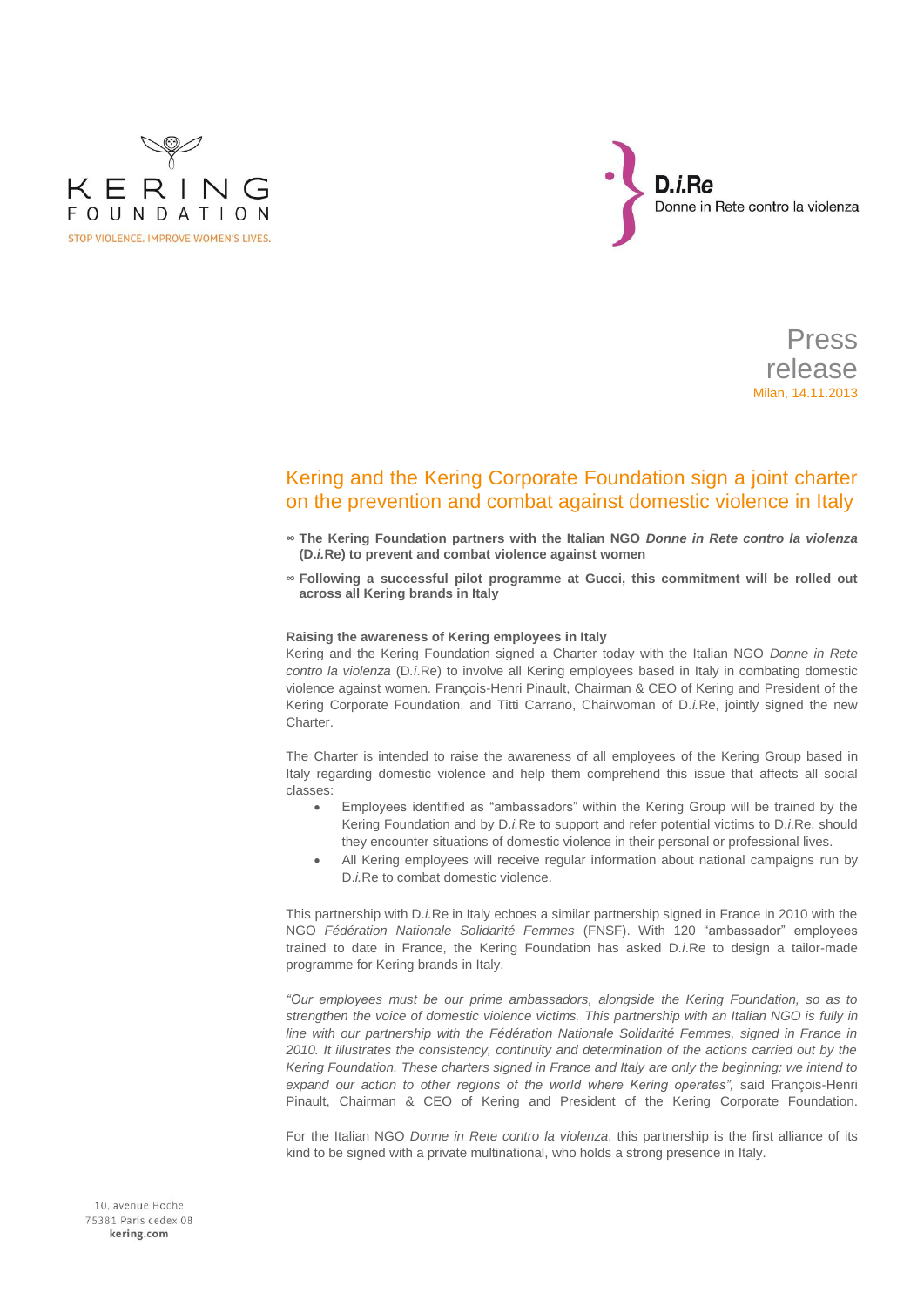



*"In Italy, the issue of domestic violence against women is still largely concealed and neglected even though it has been highlighted for over twenty years thanks to the work of anti-violence centres and research by social laboratories of cultural change. The anti-violence centres, who care for an average of 14,000 women each year, have collected data and analysed the root causes and characteristics of this problem. Thanks to their initiatives, there is a heightened awareness of the issue amongst Italian society but a lot remains to be done still. We need to intervene on a cultural level. Projects like this charter signed with the Kering Foundation, as well as experimental initiatives, are essential to raise public awareness of the issue of violence against women",* said D.*i*.Re Chairwoman Titti Carrano.

### **Gucci, the pilot brand**

Gucci has played an essential role in the lead up to the signature of this partnership. In 2012, upon reading the results of the charter signed in France, Frida Giannini, Creative Director of Gucci and member of the Kering Foundation Board of Directors, proposed to extend the project to Gucci in Italy.

After a phase of collaborative planning with FNSF to design a training programme, D*.i*.Re and the Kering Foundation then set up a pilot trial at Gucci. Since May 2013, 85 Gucci employees have already attended four awareness training modules organised in Florence, Milan and Rome. .

With the engagement of other Kering brands in Italy, the charter will now be rolled out nationwide to reach over 6,000 employees.

*"I am honoured that Gucci was chosen as the pilot company for this project in Italy. The issue of violence against women transverses our society, transcending differences in nationality, culture, religion or social class. It is essential to act in several ways, at various times and with diversified resources in order to try and curb the problem. Teaching people how to help women in distress, whether friends or colleagues, is already an essential step in fighting the taboos, raising awareness and trying to overcome this huge problem",* said Frida Giannini, Creative Director of Gucci and member of the Kering Foundation's Board of Directors.

# **Violence against women: a persisting taboo in Italy**

In 2007, ISTAT, the Italian national institute of statistics, published a research study on violence, and other abuse, against women, revealing that an estimated 6.743 million women aged 16 to 70,( i.e. 31.9% of Italian women in this age bracket) are victims of violence; 5 million women have been subjected to sexual violence (23.7%), and 3.961 million to physical violence (18.8%). Around 1 million female victims of domestic violence have suffered rape or rape attempts (4.8%). The data was later reported by Rashida Manjoo, UN Special Rapporteur for the implementation of the CEDAW Convention in Italy.

In 2012, 120 women were victims of femicide in Italy: data reported over several years shows that every three days a woman is killed.

Last June, Italy ratified the Convention of the Council of Europe on "Preventing and Combating Violence against Women and Domestic Violence". By signing this Convention, Italy has committed to take action to improve its legal instruments on the protection of women victims of violence, to support the anti-violence centres, to duly enforce the laws, and most of all to work in favour of cultural change with both prevention and awareness projects. It is essential to work with younger generations in schools and universities in order to address the issue of violence against women from various perspectives and to recognise it as a serious violation of human rights.